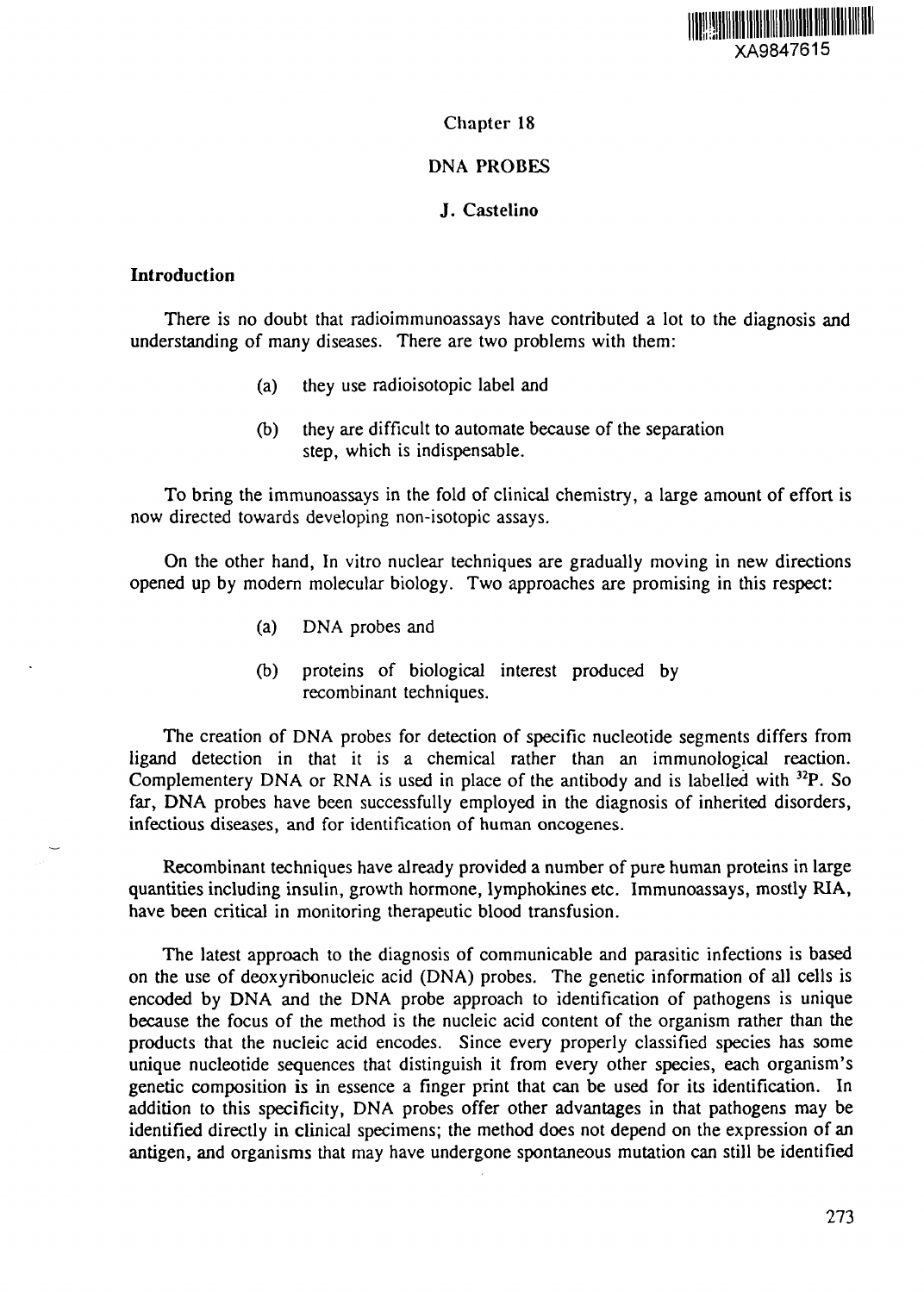since single mutations rarely result in a major change in nucleic acid composition. In order to monitor the end result of the DNA probe test, a label is incorporated into the probe. The most common label is the radionuclide <sup>32</sup>Phosphorus, that is detected in the end product of the test either by autoradiography or with a scintillation counter.

Clinical problems both diagnostic and therapeutic are being solved using new approaches made possible by DNA techniques. These techniques are over a decade old, yet many clinicians and biomedical personnel are unaware of the potential impact of these techniques on their ability to diagnose diseases rapidly and accurately. During the next decade, these techniques are expected to become the backbone of diagnostic laboratories. Preliminary reports from laboratories already using commercially available DNA probe kits are encouraging. This Chapter tries to introduce these technology to the physicians, describe their potential for medical diagnosis and point out how relevant and practicable they are for the developing countries.

### The DNA Molecule

The basis of molecular biology is deoxyribonucleic acid or DNA. DNA is a double-stranded helical molecule composed of pairs of nucleotide bases: adenine (A) guanine (G) thymine (T) and cytosine (C). Within a strand of DNA, the bases are linked by a sugar-phosphate backbone. The DNA molecule resembles a twisted ladder with the A and T and G and C linked together by hydrogen bonds. The two strands can be separated by heat (thermal denaturation) or by raising the pH or lowering the ionic strength of the DNA solution. The DNA molecule is most stable in its native double-stranded state. Thus when single-stranded DNA is placed in solution, under appropriate temperature and salt conditions, the complementary strands will recombine to form a duplex molecule (Fig. 18.1)

A region of DNA, which encodes a protein is termed a gene. The genetic information is encoded by a sequence of bases via a non-overlapping code in which three bases (a triplet) determine a particular amino acid. For a gene to be expressed, an enzyme, RNA polymerase II, copies or transcribes one strand of the DNA into mRNA (messanger RNA), which is then decoded or translated by the protein synthesis machinery in the cytoplasm. The mRNA comprises of a single-stranded polynucleotide chain with a sugar-phosphate backbone in which the order of bases is the complement of the transcribed DNA strand of the gene. In RNA, thymine (T) is replaced by a closely related base uracil (U) which will also pair with or hybridize to Adenine (A).

DNA probes, then, are pieces of nucleic acid, labeled in some fashion, that can seek out and bind to stretches of DNA or RNA that have complementary sequences (adenine opposite thymine (or uracil), cytosine opposite guanine. The two strands of nucleic acid must be in contact and have sufficient complementary base sequences so that a stable double-stranded molecule is formed. Complementary sequences of DNA can bind to RNA counterparts. Thus probes may also be labeled RNA strands directed towards DNA targets or labeled DNA sequences directed towards RNA targets.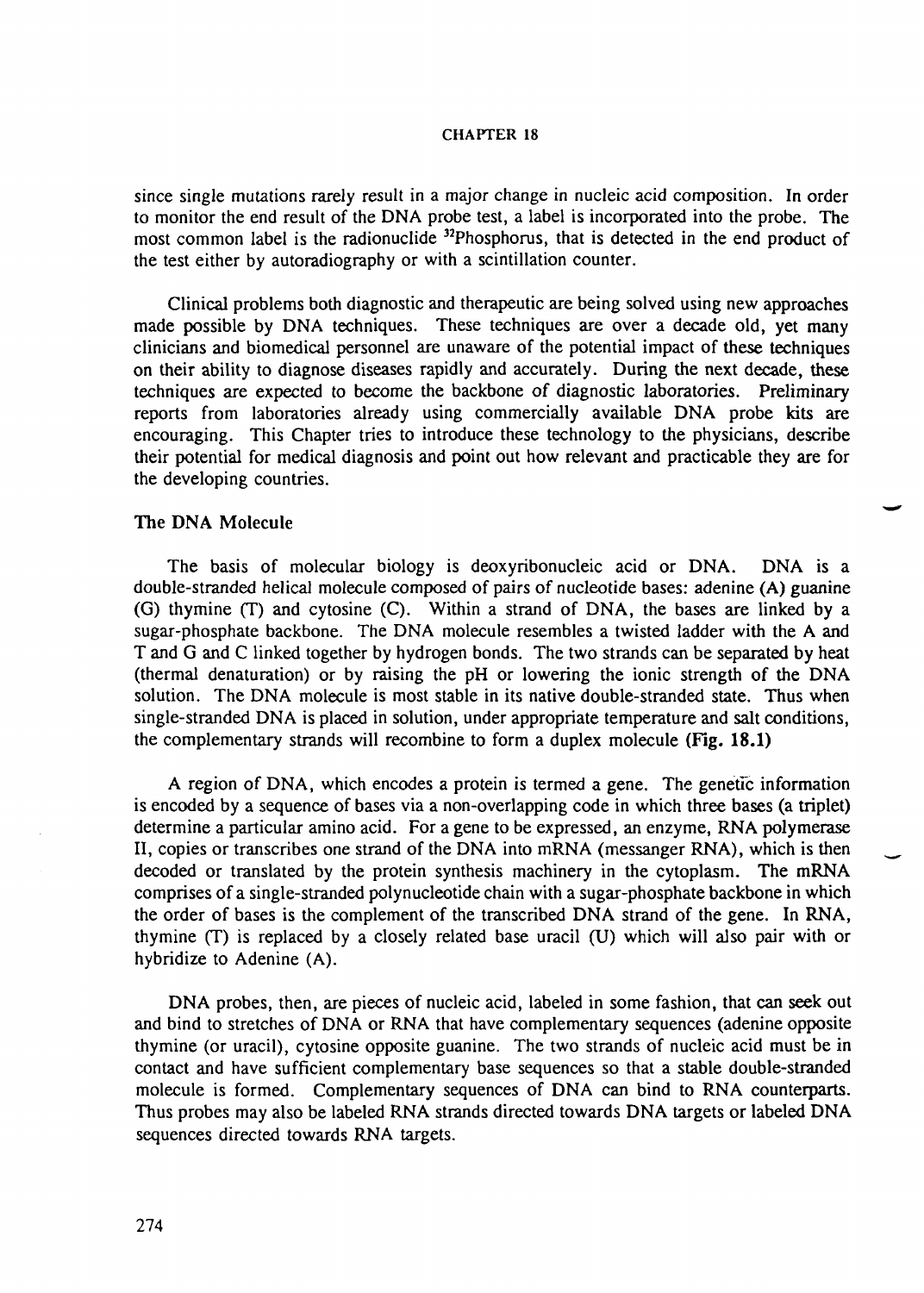Nucleic acid molecules will recombine only when the two strands are composed of complementary sequences. It is this property of nucleic acids that is the basis of the DNA or RNA probe reaction. The site of action is shown in Fig. 18.2.

The hybridization reaction consists of four components: the probe, the target (which is contained in the sample), the reporter molecule, and the hybridization method. The sample serves as a source of nucleic acid to be analysed and can consist of a suspension of an unknown organism, (for culture confirmation) or a clinical specimen such as sputum, or serum. The nucleic acid in the sample is referred to as the target DNA or RNA, and the radionuclide label on the probe, the reporter molecule.

### Designing a Probe

All organisms contain some unique sequences of DNA or RNA within their genome that distinguish them from all other organisms. The key to developing a nucleic acid probe (i.e. either a DNA or a RNA probe) is to isolate these sequences, reproduce them in large quantities, and attach a reporter molecule to them so they can be incorporated into a hybridization reaction. Hybridization is a process whereby two single strands of nucleic acid come together to form a stable double-stranded molecule. As long as the sequences of bases along each stretch of nucleic acid are complementary, they will bind and stay together.

To produce the unique sequences, cloning vectors are used. The most commonly used cloning vectors are Plasmids. These plasmids are co-valently closed circular pieces of DNA that replicate independently of the bacterial chromosome. They are not required for cell replication but often give the host cell some advantage such as antimicrobial resistance, etc. Plasmids range in size from a few thousand base pairs (bp) to as large as 400 000 bp (400 kilobases or kb). One set of plasmids often used in recombinant DNA technology is called cloning vectors. Cloning vectors are small plasmids often just two to five kb that contain a selectable marker such as ampicillin resistance and a stretch of DNA that can be cleaved by many different restriction endonucleases. These are enzymes, found in bacteria, which cut DNA at specific sequences. For example, the enzyme EcoRI cuts the DNA chain between G and A in the sequence GAATTC. Each time a particular DNA is cleaved by an enzyme, precisely the same set of fragments is generated. Many such enzymes are now available.

Examples: p $\beta r322$ , a 4.6 kb plasmid with ampicillin and tetracycline resistance; pUC18 and pU19 a pair of plasmids with ampicillin resistance, and multiple restriction sites and an indicator system utilizing a ß galactisidase gene where plasmids with foreign DNA inserts produce colourless colonies, while plasmids with no inserts produce blue colonies (Figs. 18.3 and 18.4).

The usual method of isolating and reproducing the unique sequence that will become the probe begins by cleaving that stretch of nucleotide bases away from the remaining nucleic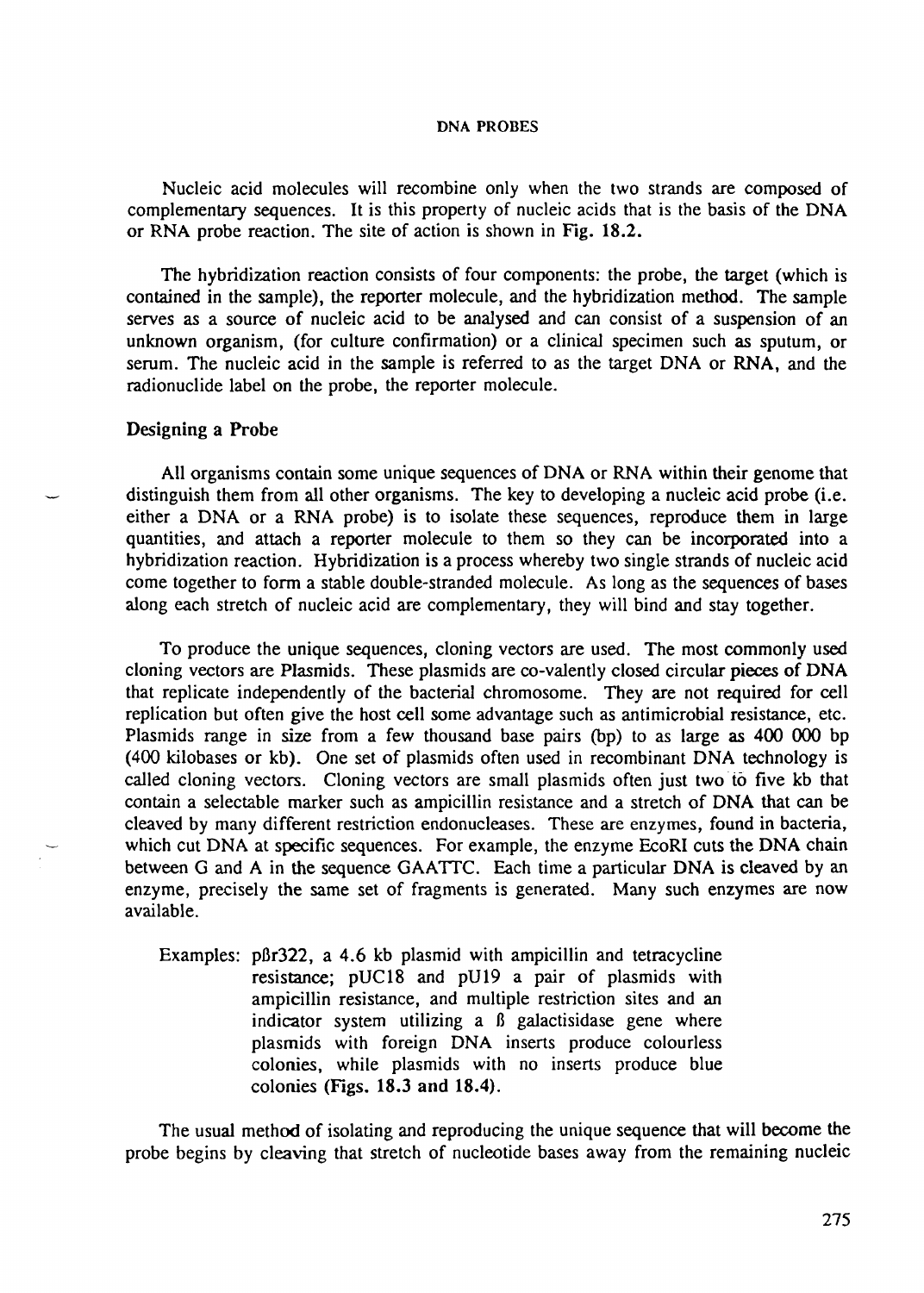acid in the cell, using a set of enzymes known as restriction endonucleases. These enzymes provide the molecular scissors to cleave DNA at specific sequences of nucleotide bases. For instance, the enzyme Bam HI, obtained from Bacillus amyloliquefaciens, will cleave the DNA molecule between the Guanine - Guanine bases, Hae III, from Haemophilus aegyptius, between guanine and cytosine, and the ECORI, from Escherichia coli, between Guanine and adenine. Endonucleases are named by the first letter of the genus, the first 2 letters of the species, the strain and the number indicates whether it is the first, second etc. enzyme discovered in the organism. The single-stranded segments produced by restriction endonuclease cleavage are referred to as sticky ends because they can recombine with any other piece of DNA that has been cleaved with the same enzyme, regardless of the source of that DNA. Thus DNA from a virus such as herpes simplex (HSV) type 2 can be cleaved and inserted into a small plasmid from E. coli if the plasmid has been cleaved with the same enzyme. The sticky ends are then sealed with a second enzyme known as DNA ligase, to produce a double-stranded circular molecule and introduced into E. coli by transformation (addition of  $CaCl<sub>2</sub>$ ). The plasmid containing the DNA insert of HSV type 2 will replicate in E. coli making hundreds of copies. This process is referred to as cloning. In the simplest terms, cloning is the process of isolating a piece of DNA and placing it in a vector that allows hundreds of copies of that DNA sequence to be produced, when the plasmid replicates (Figs. 18.5 and 18.6).

The plasmid now greatly amplified in copy number can be purified from the bacterial cell by centrifugation or filtration or by column filtration. The plasmid can be labeled directly by random primer method or the foreign DNA sequence isolated by restriction endonuclease digestion followed by centrifugation and the probe labelled by nick translation.

The unique sequence that will constitute a diagnostic probe need not be a whole gene nor need it be from within a sequence that actually encodes a protein.

### Hybridization Reactions

After a double-stranded DNA molecule is denatured to single strands, it is capable of reassociating with either a DNA or a RNA strand of complementary sequence. The degree and specificity of binding depends on temperature, pH, use of a denaturant such as formamide, and salt concentration of the reaction buffer. Nucleic acid molecules can tolerate a certain number of mismatched base pairs (such as adenine molecules lining up opposite cytosine or guanine molecules opposing thymines) and still form stable duplexes as long as a significant number of base pairs do match and form bonds. However, the greater the degree of mismatched bases along the strands of nucleic acid, more likely that the two molecules would come apart. The degree of mismatch that can be tolerated in a hybridization reaction and still maintain a double-stranded molecule (and produce a positive hybridization signal) is referred to as the "stringency" of hybridization.

The concept of stringency is very important in understanding the specificity of DNA probe reactions. If the salt concentration or temperature of hybridization is altered, the specificity of the probe will change. The range of conditions that can be tolerated without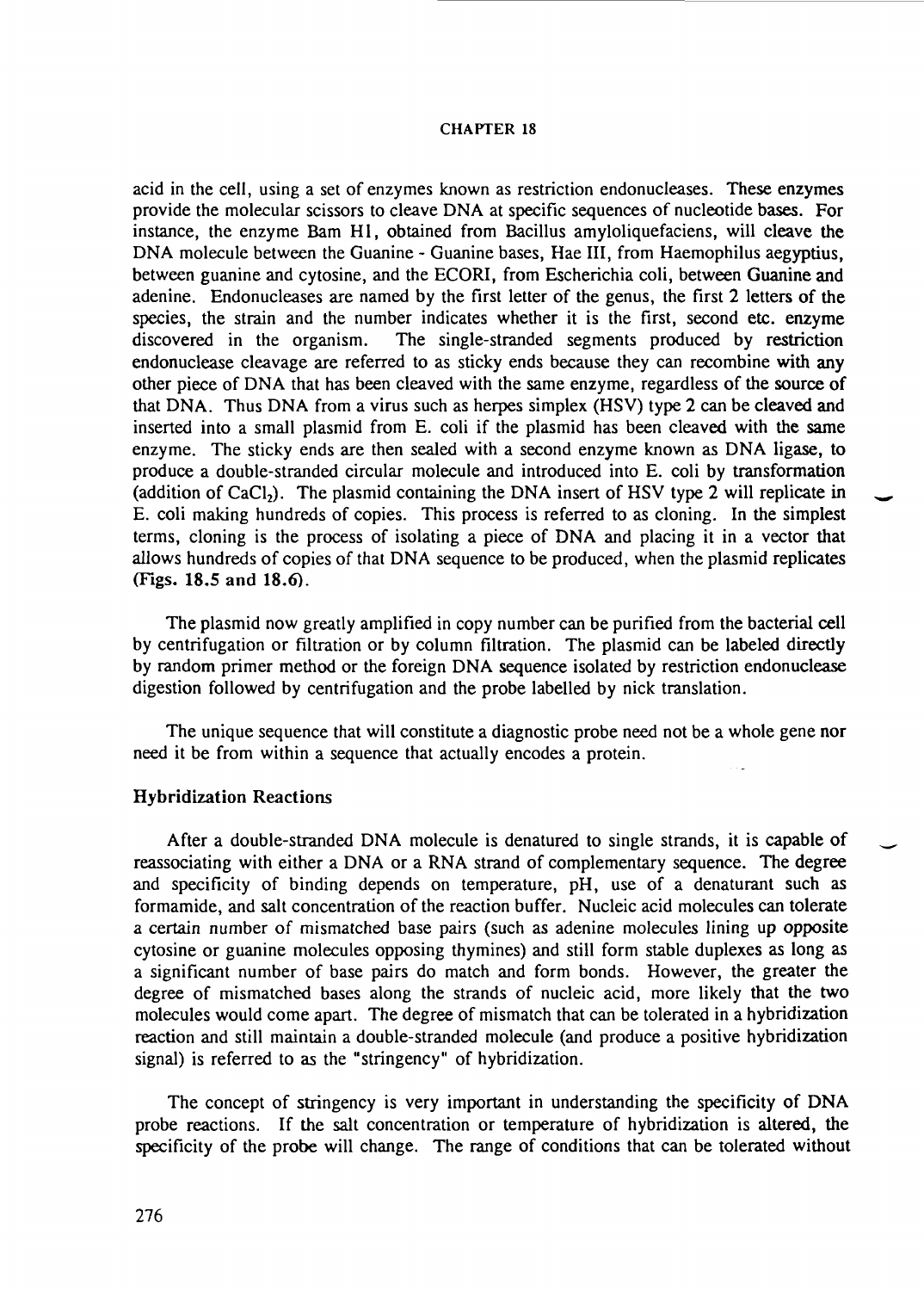affecting the specificity of a probe vary depending on the length of the probe and the percentage of guanine and cytosine residues in the probe. The shorter the probe, the more narrow the range of temperature and salt concentration that can be tolerated.

Under conditions of high stringency, only exact matches of DNA will anneal and stay together. Under conditions of low stringency (i.e. reactions carried out at low temperature, in high salt concentration, or in low concentration of formamide) two DNA strands that are only 80 to 90% homologous may bind together and result in a positive hybridization signal. For example, under conditions of high stringency, a probe developed to Campylobacter jejuni would hybridize only to DNA from that organism while under conditions of low stringency the same probe would bind to DNA from Campylobacter coli and C. fetus but still not bind to DNA from E. coli or Shigella flexneri.

#### Formats for Hybridization Reactions.

Hybridization reactions can be performed in four formats: on a solid support (filter), in solution, in situ, or by using the Southern Blot hybridization procedure after gel electrophoresis. The majority of DNA probes reported in the literature have used the solid support format. However, both solution and solid support formats are utilized by the new commercially available probe kits.

To carry out the hybridization using the solid support format, the sample, which can be purified DNA, a suspension of a microorganism isolated in culture, or a clinical specimen, is either spotted directly on the filter or placed in a vacuum manifold which concentrates the specimen in a small area. The sample is lysed and the DNA denatured by the addition of NaOH or by steaming the filter above a beaker of ammonium acetate. Acid-fast organisms may require pretreatment with anti-microbial agents or other reagents to aid in disrupting their cell wells. Once denatured, the DNA is attached to the filter by baking if in a vacuum oven at 80°C for two hours. The filter is prehybridized with a non-homologous DNA such as salmon sperm DNA or calf thymus DNA, to prevent the non-specific binding of probe to the filter. After hybridization, the filters are washed at various temperatures determined by the stringency of the reaction. Although nitrocellulose filters are traditionally used for such assays, Whatman No. 541 paper and synthetic nylon filters are also frequently used (Figs. 18.7 and 18.8).

The second format is to carry out the hybridization reaction in solution. In this format, both the target and the probe nucleic acid are free to move, maximizing the chance that complementary sequences will align and bind. Solution hybridizations go to completion 5 to ten fold faster than on solid supports. In several of the commercially available solution hybridization reactions samples are incubated at high temperature (72 °C) in a sonicating water bath to disrupt the cells and cause them to release their nucleic acids. The addition of glass beads to the sample often aids in the disruption of the cell wall. After the hybridization step, the nascent duplexes are removed from solution by the addition of hydroxyapatite, which selectively binds duplex nucleic acid leaving single-stranded nucleic acids in solution. In some procedures the duplex DNA is removed from the hydroxyapatite by increasing the salt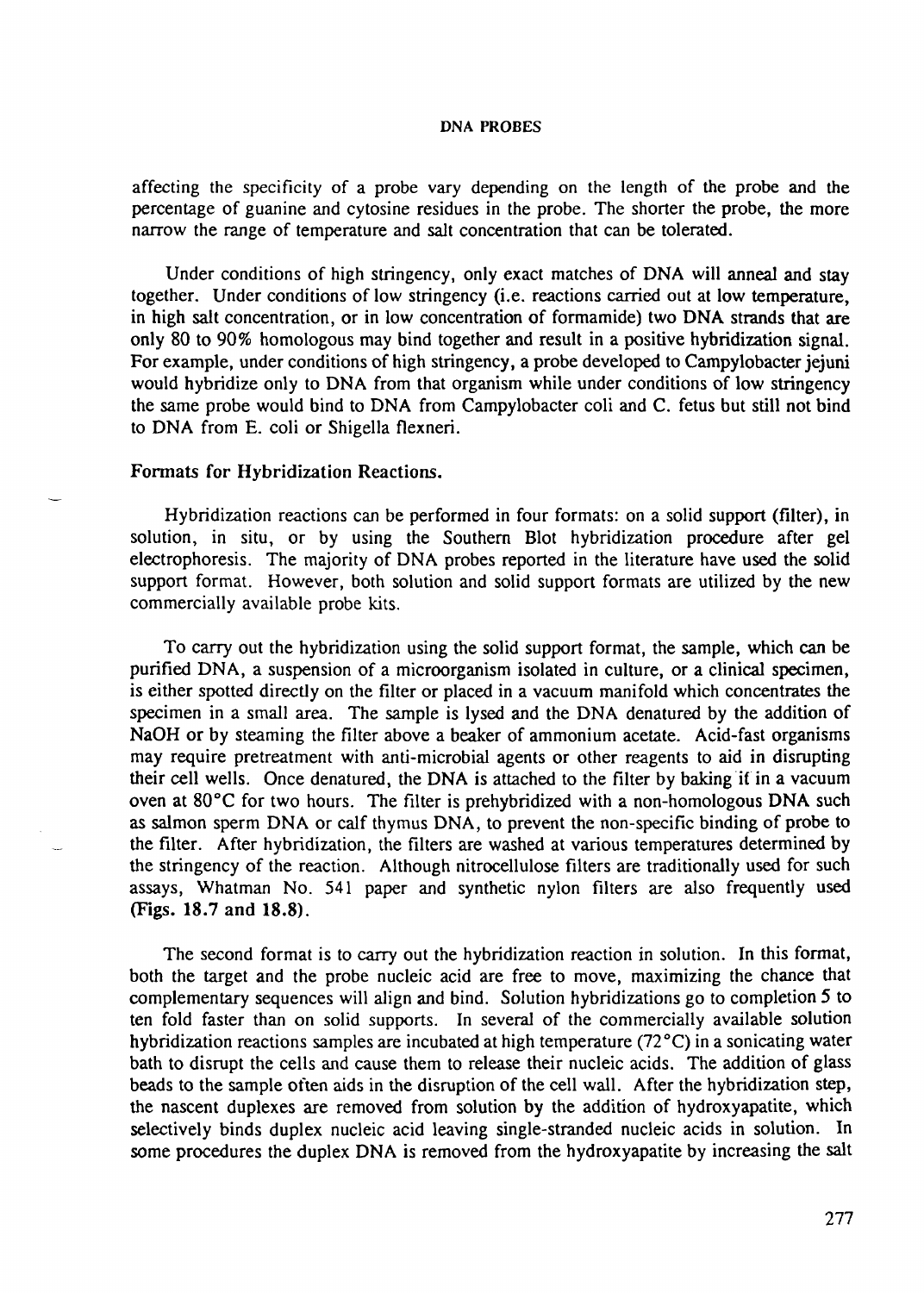concentration or by heating, while in other procedures the hydroxyapatite-bound doulbe-stranded nucleic acid is collected by centrifugation and the pellet is washed and quantitated by scintillation counting.

### Polymerase chain reaction (PCR)

At times the amount of target nucleic acid present in a sample may be extremely small and thus beyond the limits of detection for conventional hybridization reactions. The recent development of the polymerase chain reaction is one of the most substantial technical advances in molecular genetics in the past decade. The procedure amplifies DNA by chemical proliferation in vitro of a predetermined stretch of DNA. It is possible to amplify specific DNA sequences, from as short as 50 base pairs to over 2000 base pairs in length, more than a million fold in only a few hours.

The PCR method was developed by Saikai and his co-workers at Cetus Corporation. It is based on the repetitive cycling of three simple reactions, the conditions of which vary only in the temperature of incubation. All three reactions occur in the same small tube and with temperature stable reagents. The repetitive cycle is therefore self contained and fully automated.

In addition to the target DNA to be amplified, the important reagents are two single stranded oligonucleotide (Primers), synthesized to be complementary to known sequences of the target DNA; larger amounts of the four deoxyribonucleoside triphosphates, and the heat stable Taq DNA polymerase, isolated from the thermophilic bacterium Thermus aquaticus.

The first step in the procedure is the heat denaturation of native (target) double-stranded DNA, which can be used virtually straight from any clinical, laboratory, or forensic specimen. The target DNA melts at high temperature (90 - 100°C) to liberate single-stranded DNA, which can subsequently reanneal to any other DNA that has complementary sequences. Recent experience suggests that amplification may begin in a sample containing only a single target molecule of DNA, making the PCR the most sensitive detection technique for specific DNA sequences.

In the second step of the cycle, performed at reduced temperatures, two short DNA primers are annealed to complementary sequences on opposite strands of the target DNA. These primers are chosen to encompass the desired genetic material; they define the two ends of the amplified stretch of DNA. The two primers must not anneal to each other and their sites of annealing must be sufficiently distant from each other to allow the subsequent synthesis of new products. The specificity of the PCR method is derived from the precision of this DNA-DNA annealing reaction.

The cycle's third step is the actual synthesis of a complementary second strand of new DNA, which occurs through the extension of each annealed primer by Taq polymerase in the presence of excess deoxyribonucleoside triphosphates. A new single strand of DNA is synthesized for each annealed primer. Each new strand consists of the primer at its 5' end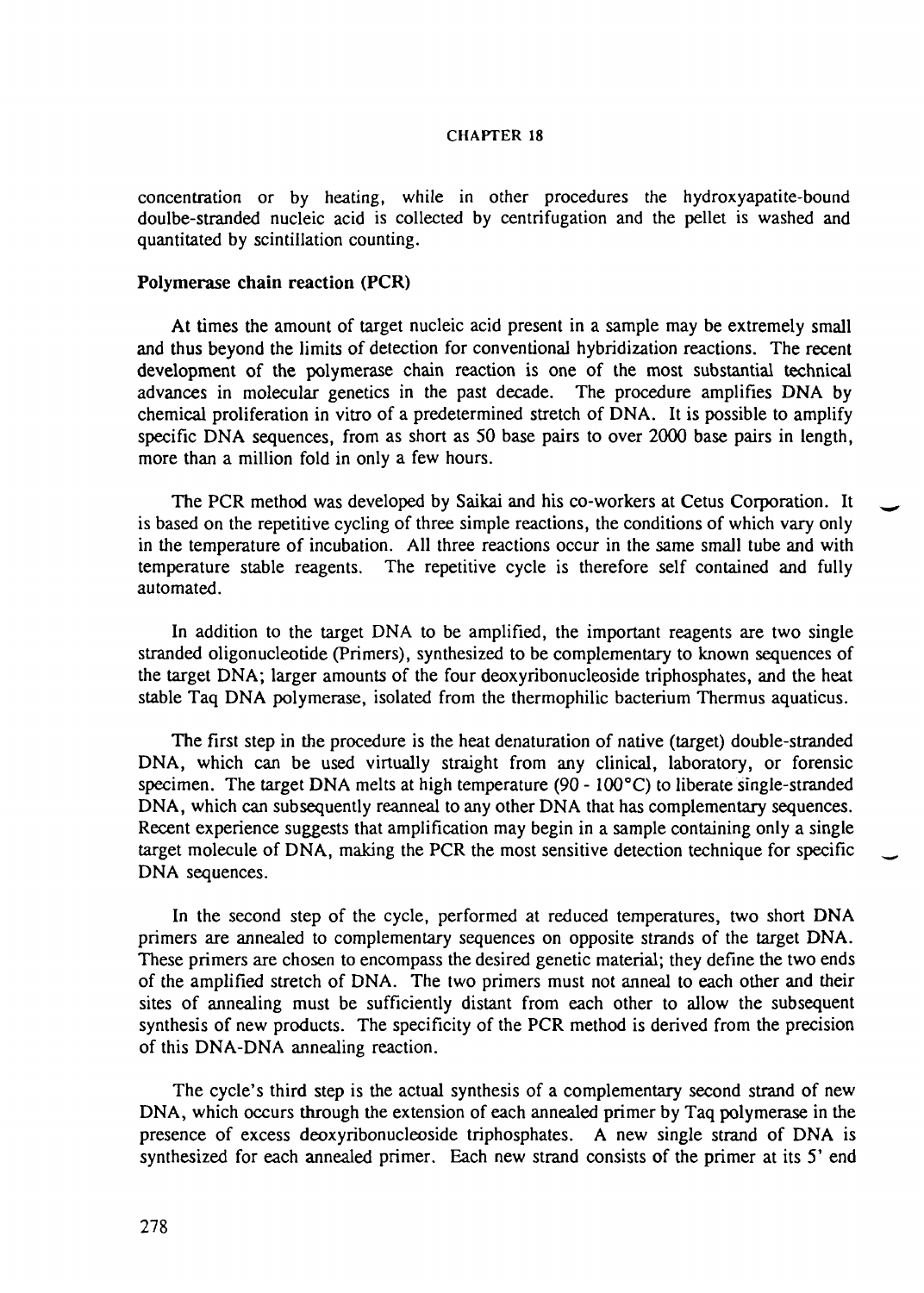trailed by a string of linked nucleotides that are complementary to those of the corresponding template. An essential feature of the PCR procedure is that all previously synthesized products act as templates for new primer extension reaction (i.e. DNA synthesis) in each ensuing cycle. The result, aptly named "chain reaction" is the geometric amplification of new DNA products (Fig. 18.9).

Since the primers form the kernals of all new DNA strands, each of the two different primers, as well as the four deoxyribonucleoside triphosphates must initially be present in massive amounts relative to the quantity of target DNA.

After extension of the primers, the cycle is repeated first by raising the temperature to convert double-stranded to single-stranded DNA, and then by lowering the temperature to allow the steps of annealing and extension.

The success of the procedure depends on knowing the sequence of the target DNA, at least at the site of primer annealing to allow the synthesis of appropriate complementary primers. Synthesizing the olignucleotide primers is itself an automated procedure and relatively inexpensive. If a RNA sequence is to be amplified a cDNA copy of it must be synthesized first using reverse transcriptase, before the PCR is begun.

A PCR reaction cycle typically takes five to seven minutes and is repeated 30 to 40 time to give a million copies.

## Oligonucleotide Probes

Some of the currently available probe kits utilize very small stretches of nucleotides as probes. These short probes (oligonucleotide probes) are synthesized de novo in the laboratory on one of the several instruments designed for this purpose. Normally, only 14 to 40 base pair in length, these probes display exquisite specificity. Under stringent conditions they may be capable of detecting a change in a single base pair of a DNA or RNA sequence, which is enough to prevent binding of the probe to the targets.

Olinucleotide probes are very stable over time, and relatively simple to prepare. One batch of oligonucleotide probes is often enough to last in a laboratory for several years since only picogram amounts of probe are required for hybridization. Because of their small size and low complexity (base ratios) these short probes hybridize to target DNA at very rapid rates often with reaction times of less than 30 mins. This is in contrast to long probes that often require 4 to 16 hours.

The disadvantage of short probes is that each oligonucleotide can be labelled with only a single reporter molecule. Thus they are often 10 to 100 fold less sensitive than long probes.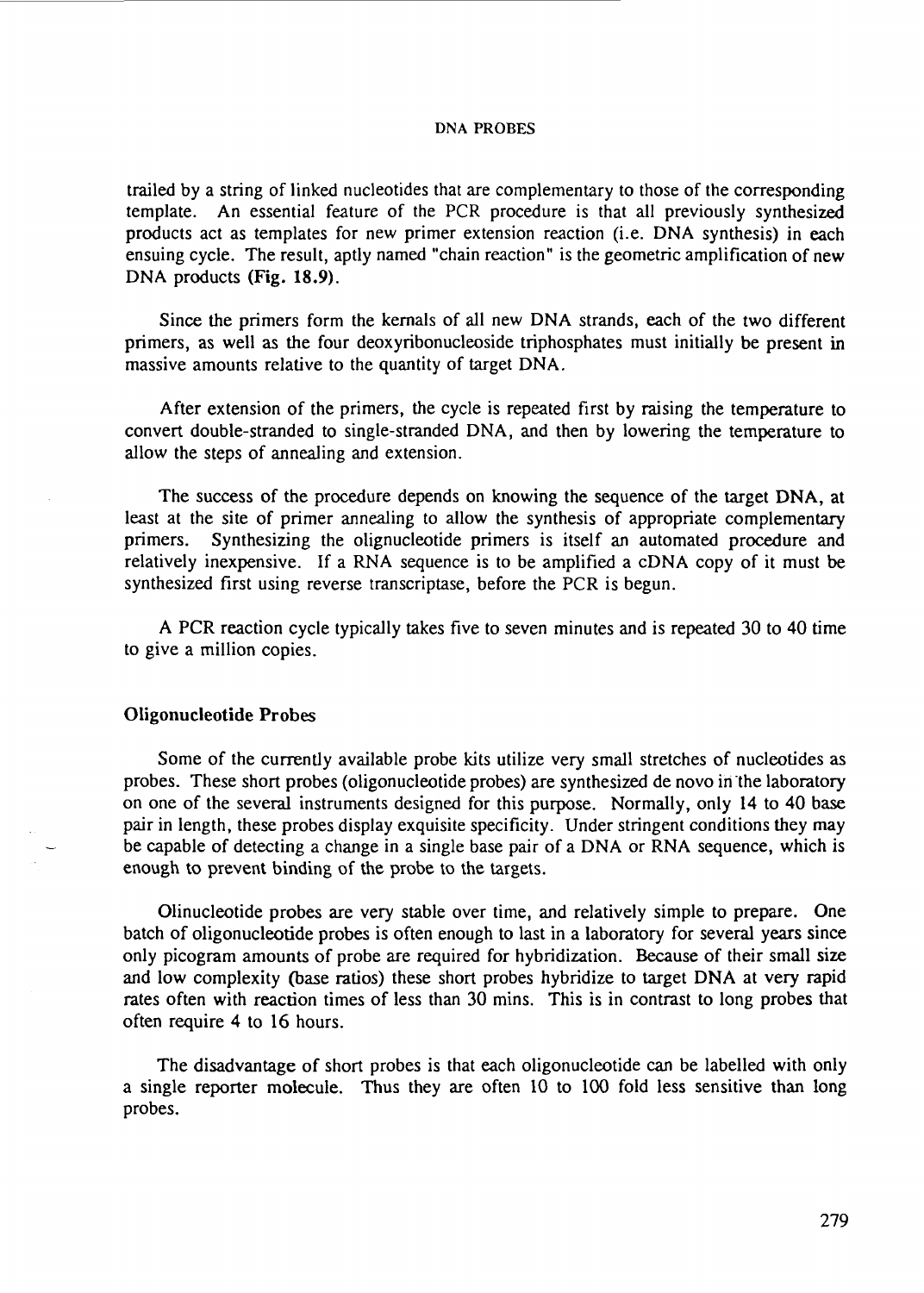### Labelling Probes

Traditionally the most commonly used detection system is the <sup>32</sup>P label directly incorporated into the probe by nick translation. Other methods and other labels may also be used (Table I).

| TABLE I: COMMON RADIOLABELS FOR DNA PROBES               |                  |                                                  |                                |                                                                                        |  |  |  |
|----------------------------------------------------------|------------------|--------------------------------------------------|--------------------------------|----------------------------------------------------------------------------------------|--|--|--|
| Isotope                                                  | Emission<br>Type | Energy                                           | $T\frac{1}{2}$                 | dpm/mol<br>(100% isotopic enrichment)                                                  |  |  |  |
| 32 <sub>p</sub><br>125 τ<br>$\rm ^3H$<br>35 <sub>S</sub> |                  | 1.71 MeV<br>0.035 MeV<br>0.0181 MeV<br>0.167 MeV | 14.3d<br>60d<br>12.3d<br>87.4d | $2.02 \times 10^{19}$<br>$3.94 \times 10^{18}$<br>6.39 x $10^{16}$<br>3.33 x $10^{18}$ |  |  |  |

### Nick translation

Incorporation of labelled bases into long probes by nick translation involves nicking one of the two strands of double-stranded DNA with DNASE 1, and then excising stretches of the single strands at the nicks with the 5'-3' exonuclease activity of E. coli **DNA** polymerase I. In the process the polymerase enzyme also adds nucleotides to the 3' OH. The native bases are replaced with labelled bases in the reaction mixture as the nick moves along the DNA strand. When  $32P$ -labelled bases are incorporated, specific activities of 5 x 108 dpm/ $\mu$ g can be obtained with labelled strands 400 to 800 nucleotides in length. Probes synthesized with <sup>3</sup>H labelled bases have specific activities of 0.5 x 108 to 1.5 x 108 dpm/ $\mu$ g. Labelling by nick translation is a fairly simple reaction resulting in uniformally labelled probes with high specific activity **(Fig. 18.10).**

## Random Primer Method.

This method is based on the hybridization of the DNA to be labelled with a mixture of all the possible hexanucleotides. The complementary strand is synthesized from the 3' end of the primer hexanucleotide by the Klenow fragment of E. coli DNA polymerase I. The unique sequence need not be separated from the plasmid. The plasmid DNA containing the unique sequence to be used as a probe is heated to separate into single-stranded DNA. The solution is then placed on ice and two to five  $\mu$ l of random primers are added. These primers will anneal to portions of the two single-stranded circular DNAs. Then 5  $\mu$ l of <sup>32</sup>P dATP and unlabelled dCTP, dGTP and dTTP are added with DNA polymerase I. The primers thus extend and a new strand of DNA is produced incorporating the  $32P$  label. The unbound  $32P$ dATP is removed by passing through a spin column (a small sephadex bead column placed on top of a centrifuge tube and spun). The DNA comes through the  $^{32}P$  dATP and other triphosphates remain on the column.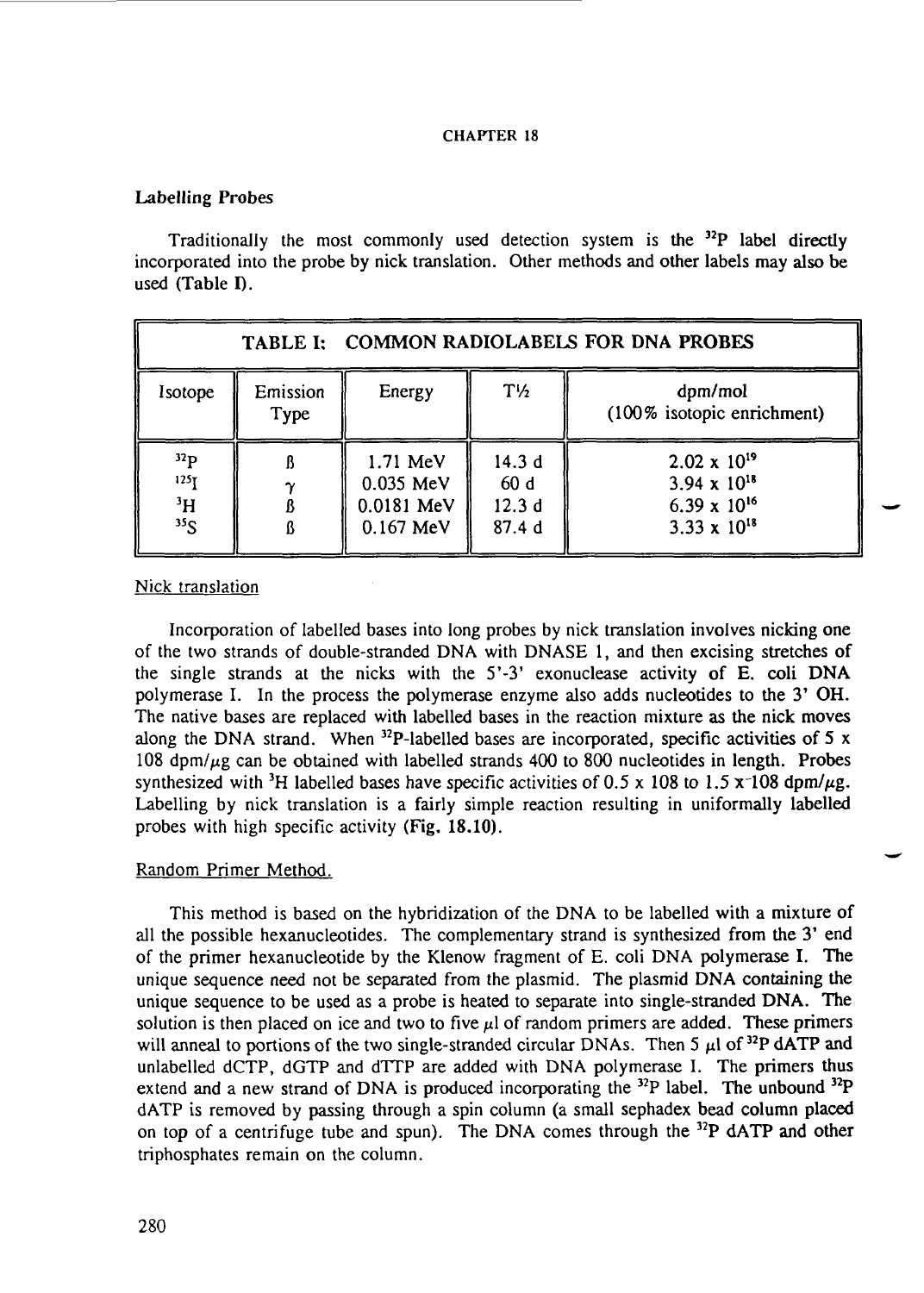The labelled plasmid DNA is boiled shortly before the hybridization reaction and a drop placed on the spotted target DNA on nitrocellulose paper.

### Detection Systems

### Autoradiography

The extent of hybridization with radiolabelled probes on filters and in situ is monitored with autoradiographic methods. The procedure is sensitive with good resolution and does not destroy the hybridization support matrix. It lacks the exact quantitative ability of liquid scintillation methods, but it can reveal artifacts not seen in counting.

The hybridized filter is exposed to X-ray film (Kodak XAR 5 or X-OMAT AR) in a light tight cassette. Exposures range from hours to days, depending on the level of radioactivity present. In general, an area of a dot 3 mm across with about 100 dpm of <sup>32</sup>P. The sensitivity of the method can be increased with the use of intensifying screens (Du Point Cronex Quanta III, Cronex Lightning Plus, or Fugi Mach II) by eight to ten fold with two screens.

The film, placed between the hybridized filter and screens, is exposed at  $-70^{\circ}$ C in order to prolong the fluoresence emitted in response to a decay event. As little as  $5dpm/7mm^2$  area can be visualized overnight.

### Scintillation Counting

If the hybridized support is sufficiently radioactive, the area of interest can be cut out and counted in a liquid scintillation counter.

#### Probes in a Diagnostic Laboratory

Current DNA probes require one to three hours to complete. This is still considered an advantage when compared to culture methods that may take four to six weeks. Probes enable the direct detection of pathogens in clinical specimens although often not the sensitivity of the pathogen to drugs. In certain cases, e.g. P. falciparum and S. mansoni, Neisseria gonorrhoeae sensitivity to pyrimethamine, oxaminiquine and pencillin can be determined by using probes designed for this.

Tests using probes when used in a batch format are relatively inexpensive, although use of probes for individual specimens can be expensive (Table II).

 $\sim$   $\sim$   $\sim$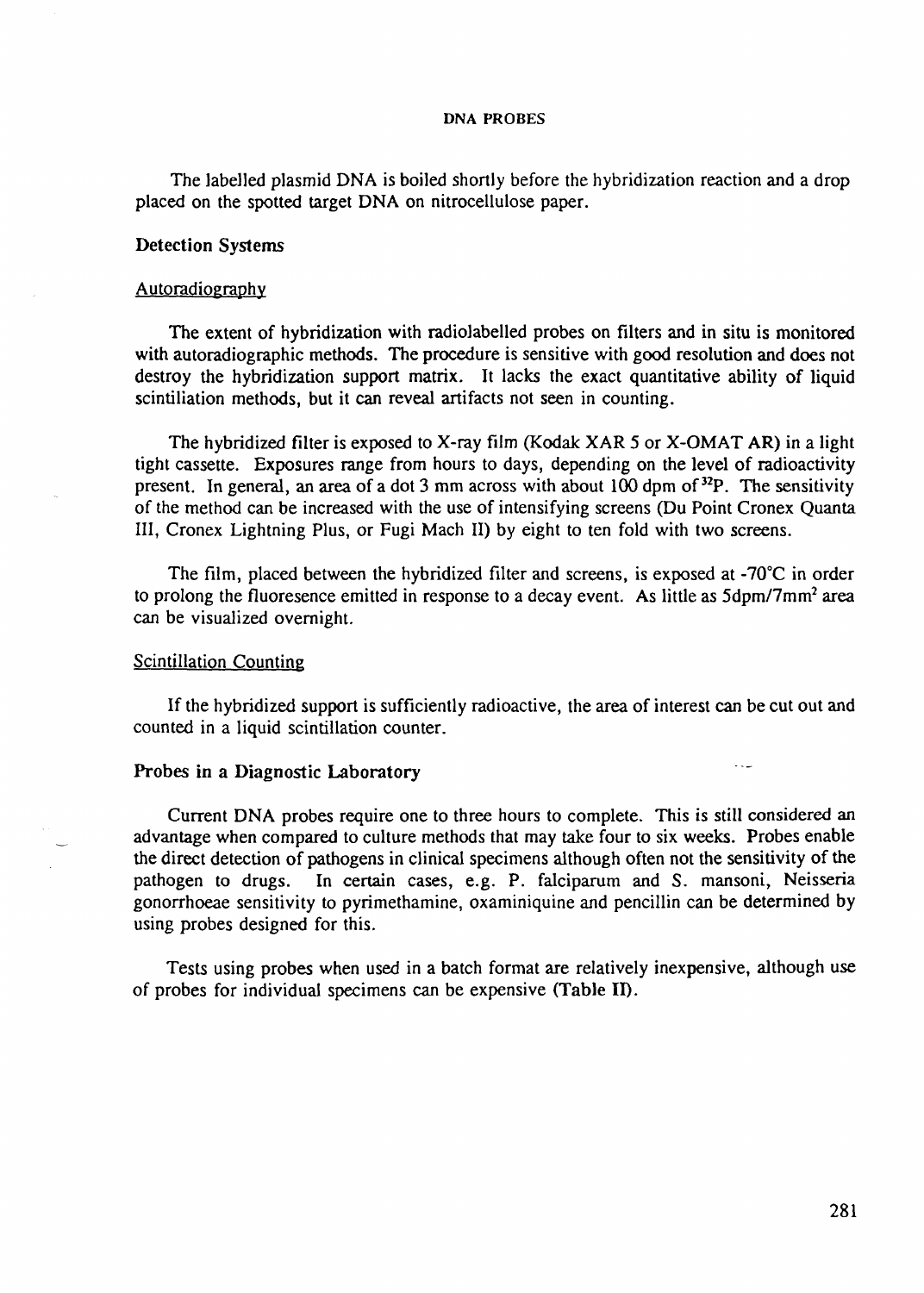|  | <b>CHAPTER 18</b> |  |
|--|-------------------|--|
|--|-------------------|--|

| TABLE II. COMPARISON OF COSTS FOR 5 AND 50 SAMPLES IN<br><b>THE</b><br>FILTER HYBRIDIZATION ASSAY FOR CAMPYLOBACTER JEJUNI |                                              |                      |                      |  |  |  |  |
|----------------------------------------------------------------------------------------------------------------------------|----------------------------------------------|----------------------|----------------------|--|--|--|--|
| <b>Cost Factor</b>                                                                                                         | Cost per                                     |                      |                      |  |  |  |  |
|                                                                                                                            |                                              | 5 samples            | 50 samples           |  |  |  |  |
| DNA probe kit<br>Reagents<br>Labour                                                                                        | (S <sub>16</sub> )<br>$($ \$ 5)<br>(\$19.50) | 3.20<br>1.00<br>3.90 | 0.32<br>0.10<br>0.39 |  |  |  |  |
| Total                                                                                                                      |                                              | 8.10                 | 0.81                 |  |  |  |  |

#### SUGGESTED READING

- [1] STEELE, CM., DNA in medicine, Lancet *U* (1984) 908-912.
- [2] WORLD HEALTH ORGANIZATION, The use of DNA probes for malaria diagnosis: memorandum of a WHO meeting, WHO Bulletin,  $64(1986)641-652$ .
- [3] TENOVER, F.C., Diagnostic deoxyribonucleic acid probes for infectious diseases. Clin. Microbiol. Rev. 1:1 (1988) 82-101.
- [4] HOLMBERG, M., SHENTON, F.C., FRANZEN, L., JANNEH, K., SNOW, R.W., PETTERSSON, U., WIGZELL, H., GREENWOOD, B.M., Use of a DNA hybridization assay for the detection of Plasmodium falciparum in field trials, Am. J. Trop. Med. Hyg. 37:2 (1987) 230-234.
- [5] WIRTH, D.F., ROGERS, W.O., BARKER, JR., R., DOURADO, H., SUESEBANG, L., ALBUQUERQUE, B., Leishmaniasis and malaria: new tools for epidemiologic analysis, Science, 224 (1986) 975-979.
- [6] SIM, B.L.K., MAK, J.W., CHEONG, W.H., Identification of Brugia malavi in vectors with a species-specific DNA probe, Am. J. Trop. Med. Hyg. 35 (1986) 559-564.
- [7] ROGERS, W.O., BURNHEIM, P.F., WIRTH, D.F., Detection of Leishmania within sand flies by kinetoplast DNA hybridization, Am. J. Trop. Med. Hyg. 39:5 (1988) 434-439.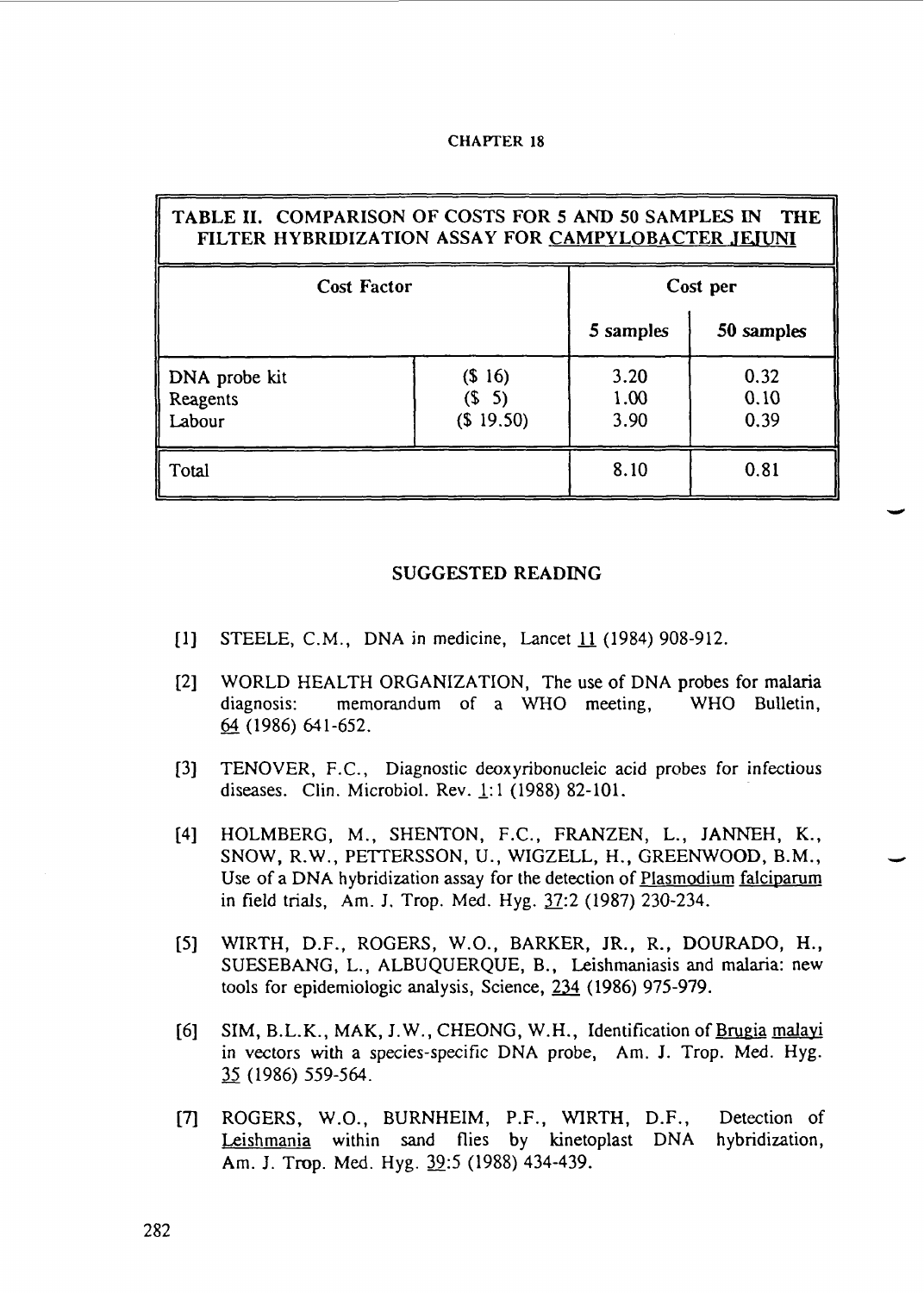- [8] PANYIM, S., YASOTHORNSRIKUL, S., TUNGPRADUBKUL, S., BAIMAL, V., ROSENBERG, R., ANDRE, R.G., GREEN, C.A., Identification of isomorphic malaria vectors using a DNA probe, Am. J. Trop. Med. Hyg. 38:1 (1988) 47-49.
- [9] COLLINS, F.H., PETRARCA, V., MPOFU, S., BRANDLING-BENNETT, A.D., WERE./J.B.O., RASMUSSEN, M.O., FINNERTY, V. "Comparison of DNA probe and cytogenetic methods for identifying field collected Anopheles gambiae complex mosquitoes". Am. J. Trop. Med. Hyg. 39:6 (1988) 545-550.
- [10] WITHERSPOON L.R., Radioimmunoassayists must embrace new technology, J. Nuc. Med., 30 (1989) 1571 -1573.
- [11] INNIS, M.A., GELFAND, D.G., SNINSKY, J., WHITE, T., PCR Protocols, Academic Press, ISBN 0-12-372181-4 (1990).
- [12] EISENACH, K.D., CAVE, M.D., BATES, J.H., CRAWFORD, J.T., Polymerase chain reaction amplification of a repetetive DNA sequence specific for Myocardium tuberculosis, J. Infect. Dis. 161 (1990) 977-981.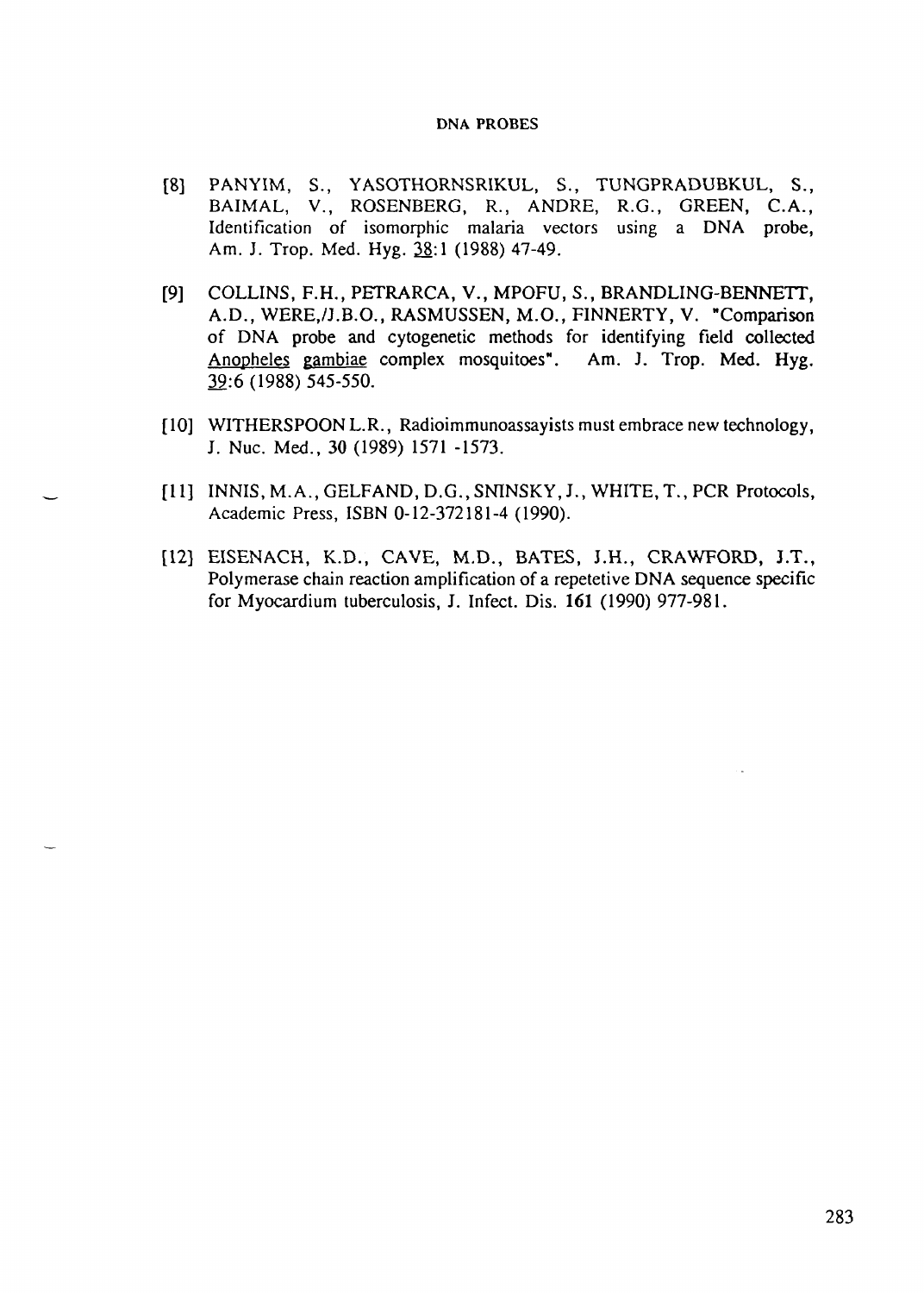

Fig. 18.1 Structure of deoxyribonucleic acid, effects of denaturation and binding of probe to target DNA [from Tenover, F.C., Clin. Microbiol. Rev. 1, 83 (1988)].



Fig. 18.2 Site of action of gene probes.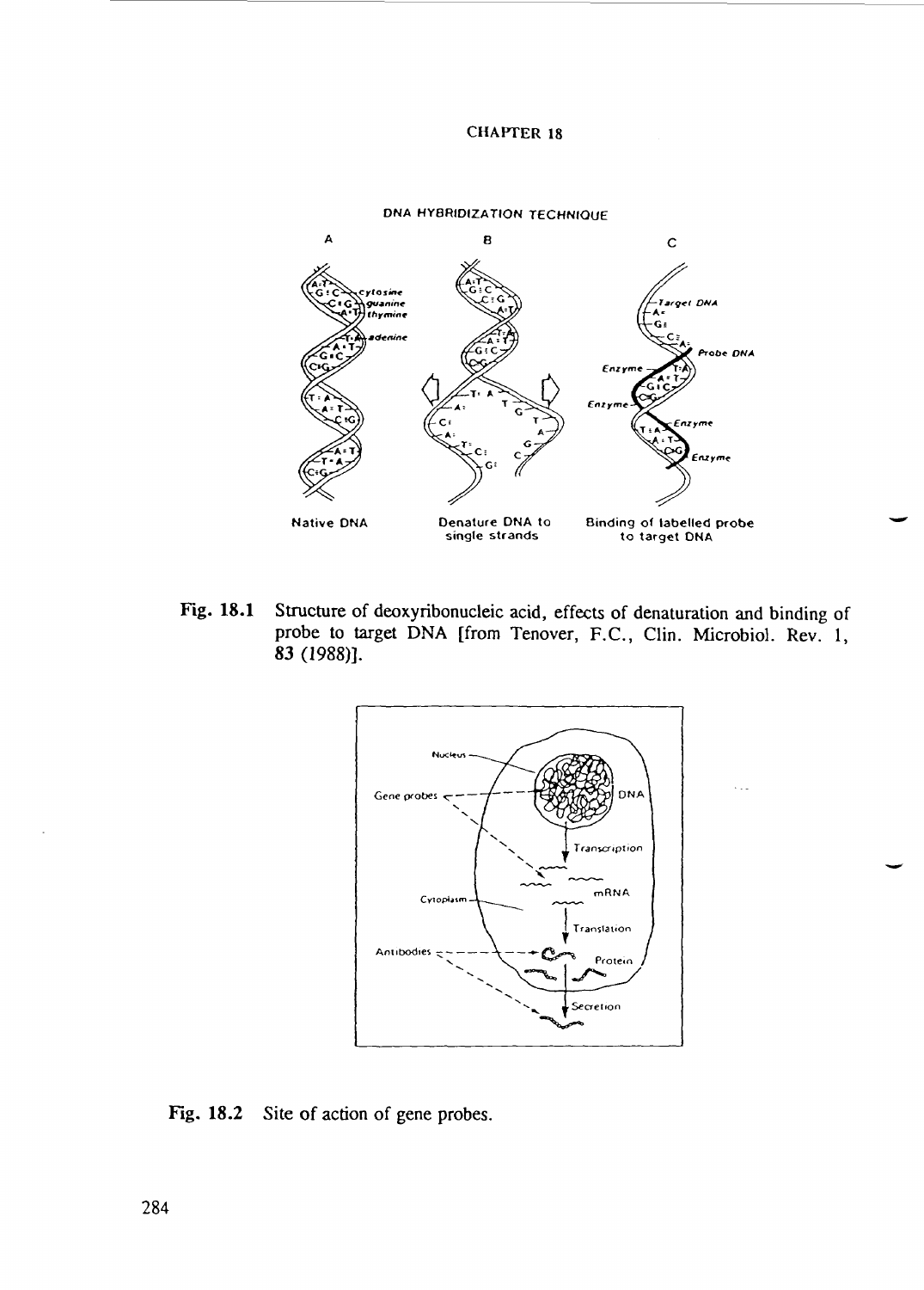





Fig. 18.4 The restriction endonuclease Eco RI. [From Tenover, F.C., Clin. Microbiol. Rev. 1, 83 (1988)].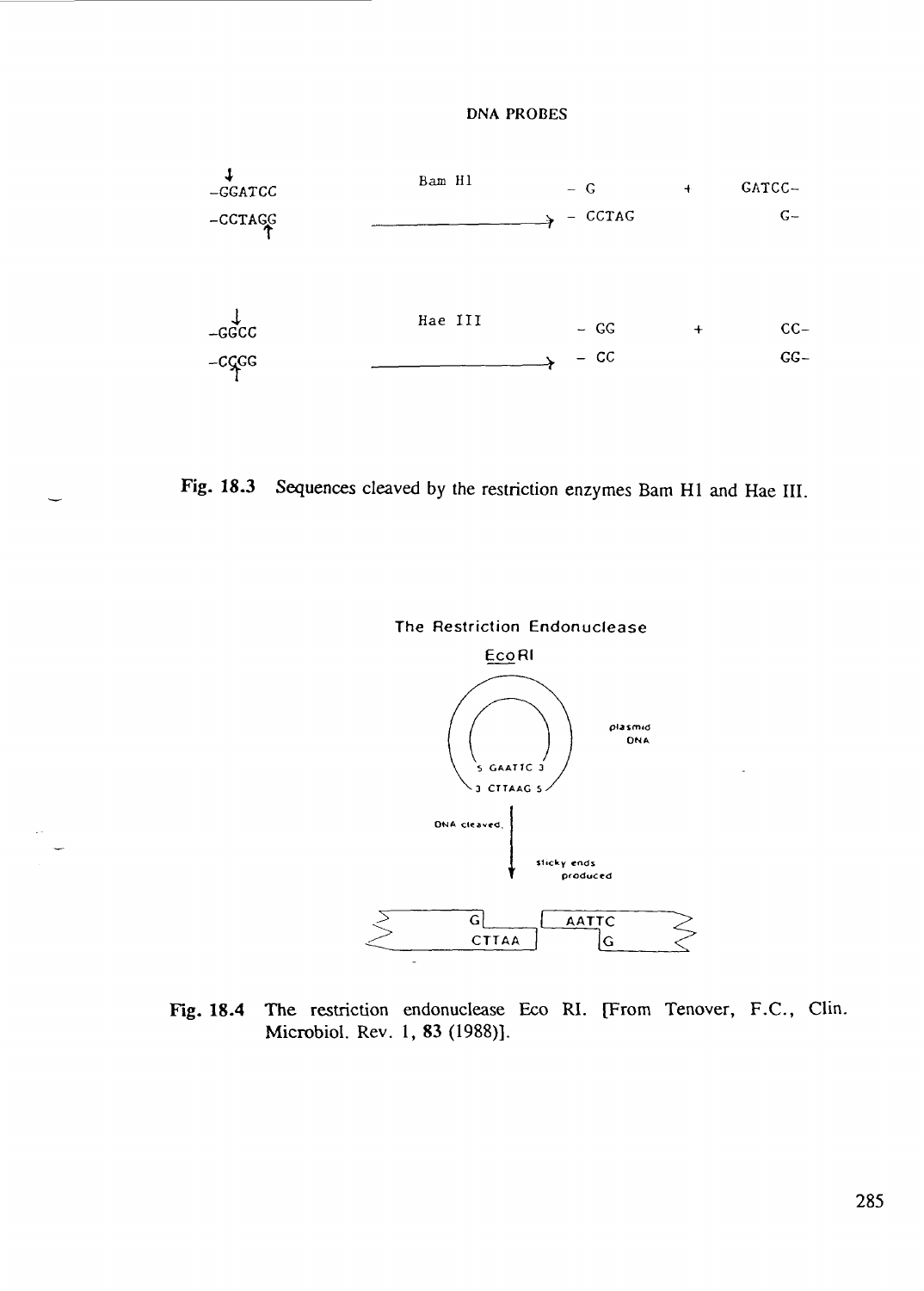

Fig. 18.5 Use of DNA ligase to create a covalent DNA recombinant joined through association of termini generated by Eco RI.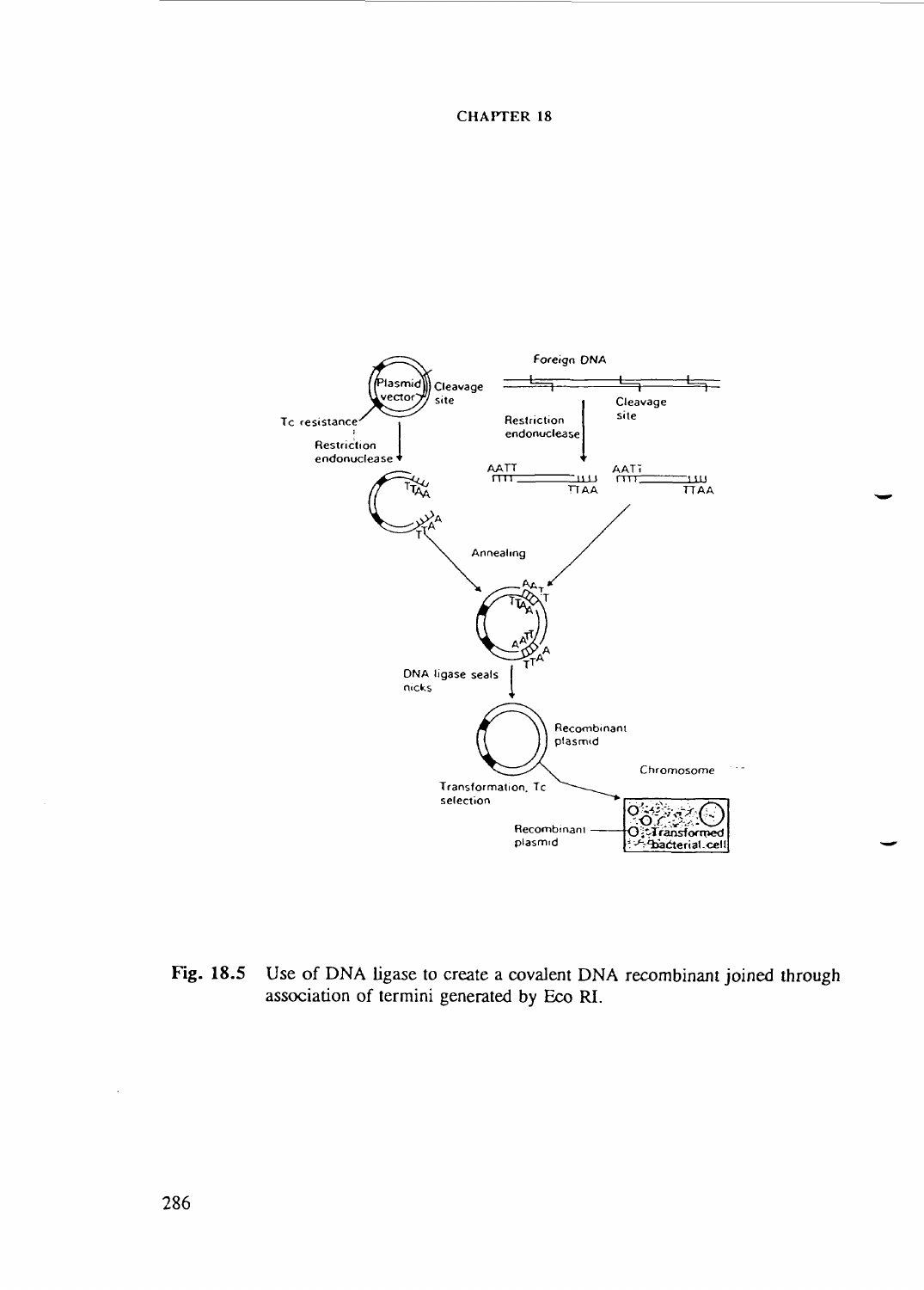#### PROBE DEVELOPMENT AND ISOLATION



Fig. 18.6 The development of probes from diverse infectious agents. [From Tenover, F.C., Clin. Microbiol. Rev. 1, 83 (1988)].

 $\ddotsc$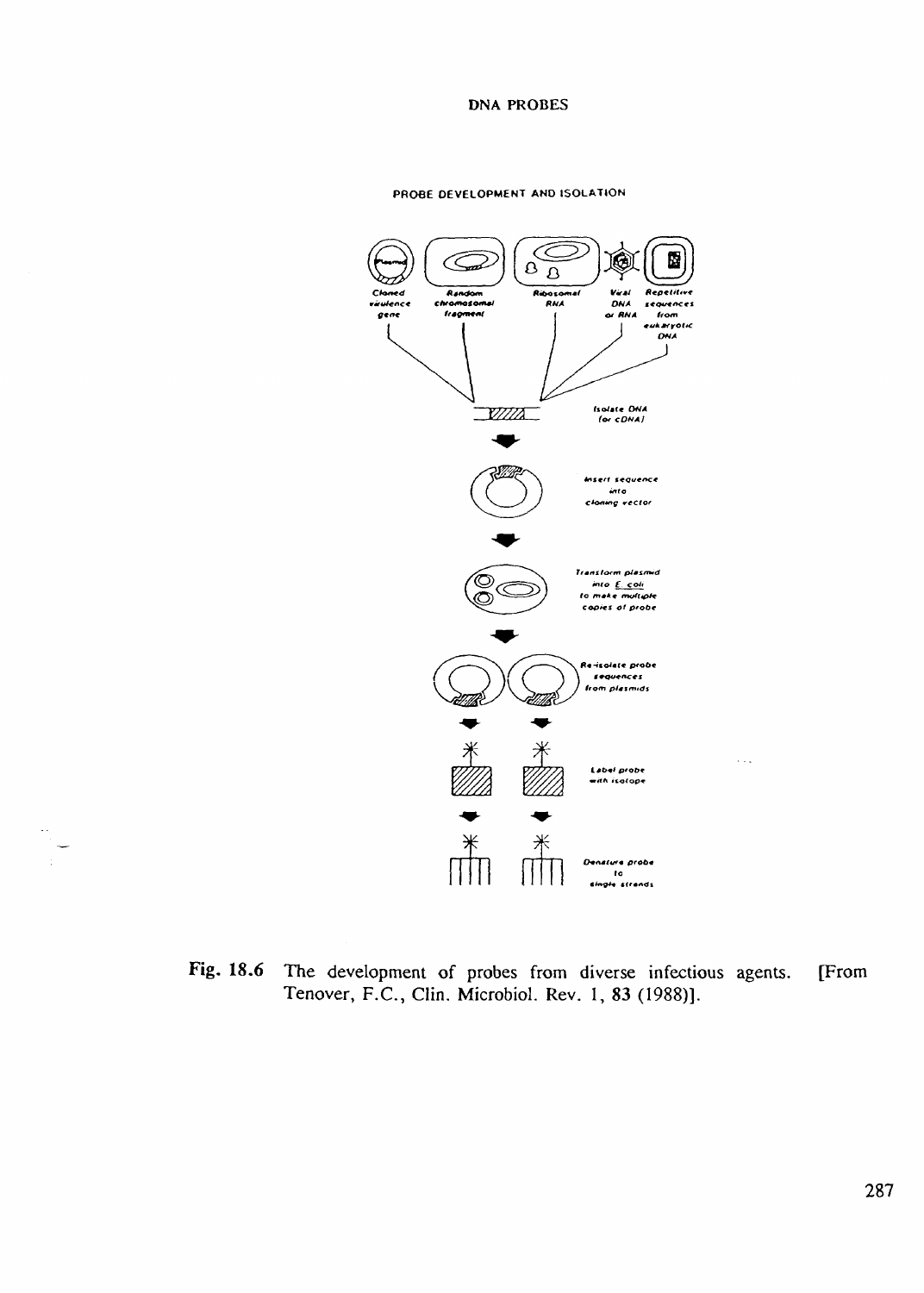

Fig. 18.7 Method used for filter hybridization of DNA probes to  $\underline{P}$ . falciparum DNA.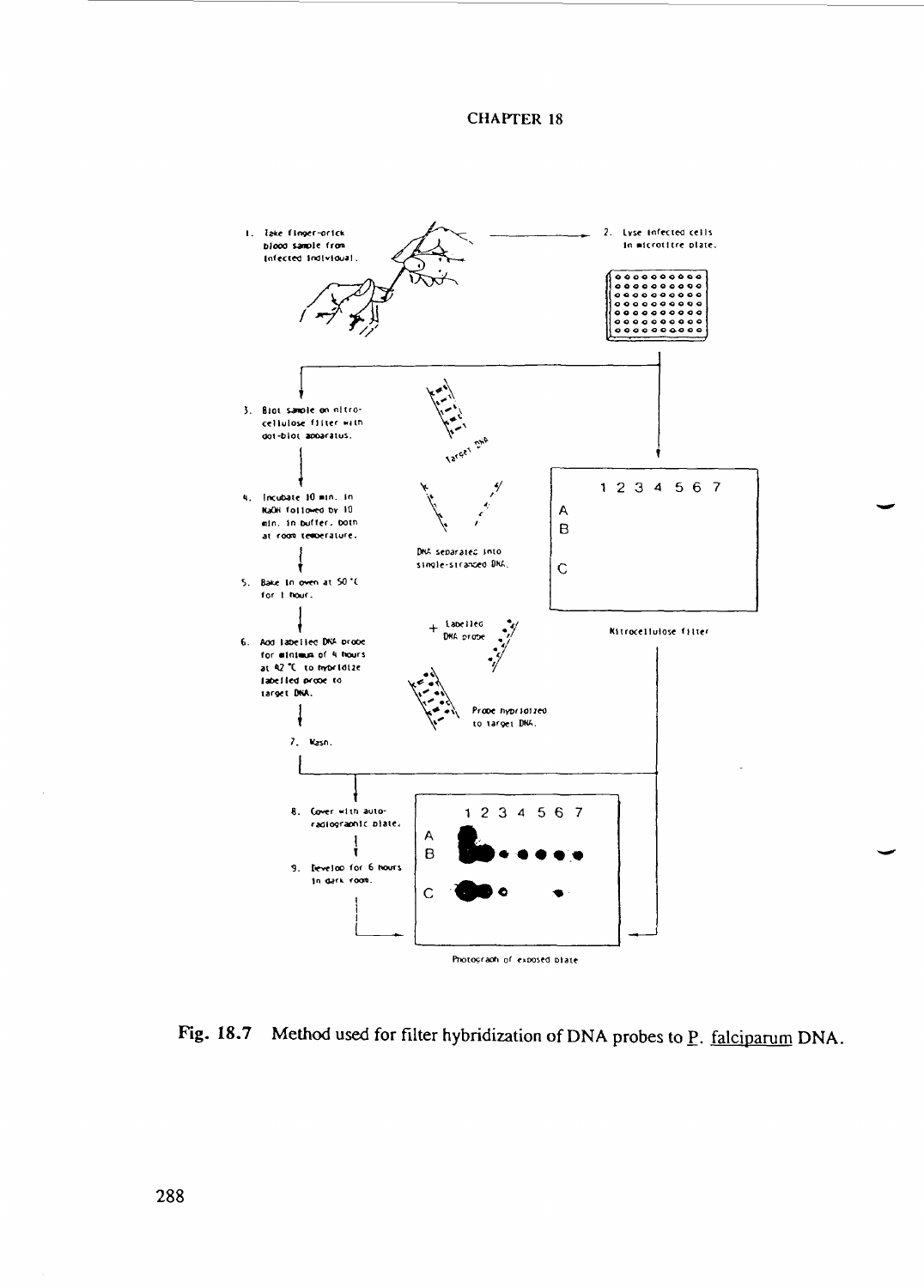

Technique of southern hybridization. Fig. 18.8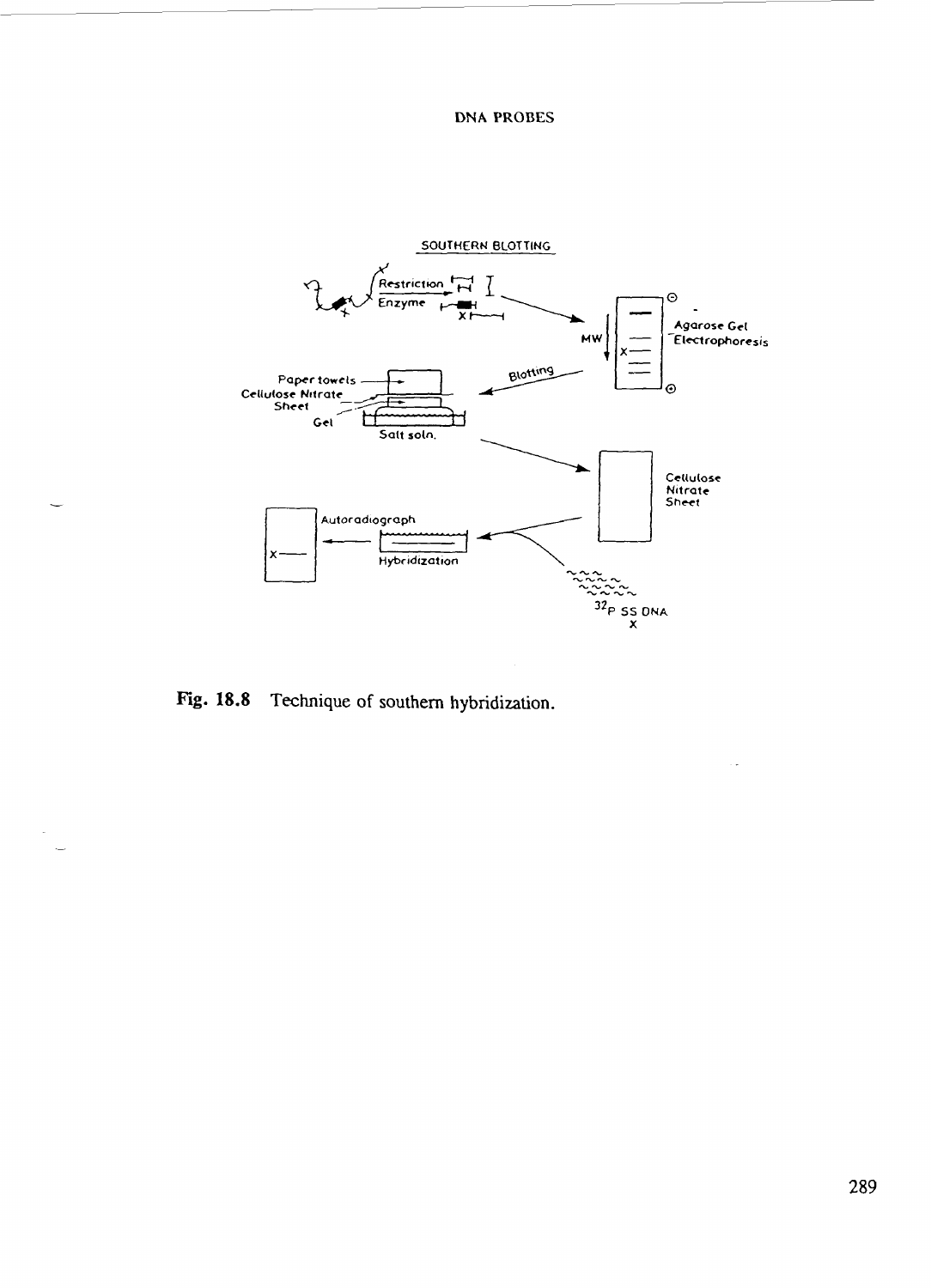

Fig. 18.9 First Round of the Polymerase Chain Reaction. The basic polymerase-chain-reaction cycle consists of three steps performed in the same closed container but at different temperatures. The elevated temperature in the first step melts the double-stranded DNA into single strands. As the temperature is lowered for the second step, the two oppositely directed oligonucleotide primers anneal to complementary sequences on the target DNA, which acts as a template. During the third step, also performed at a lower temperature, the Taq- polymerase enzymatically extends the primers covalently in the presence of excess deoxyribonucleoside triphosphates, the building blocks of new DNA synthesis. The native DNA target sequences, which will be massively amplified as "short products" in the ensuing cycles, are boxed. The vector of action of the DNA polymerase is denoted by the arrows projecting from the newly synthesized DNA, indicated by the dark bars.